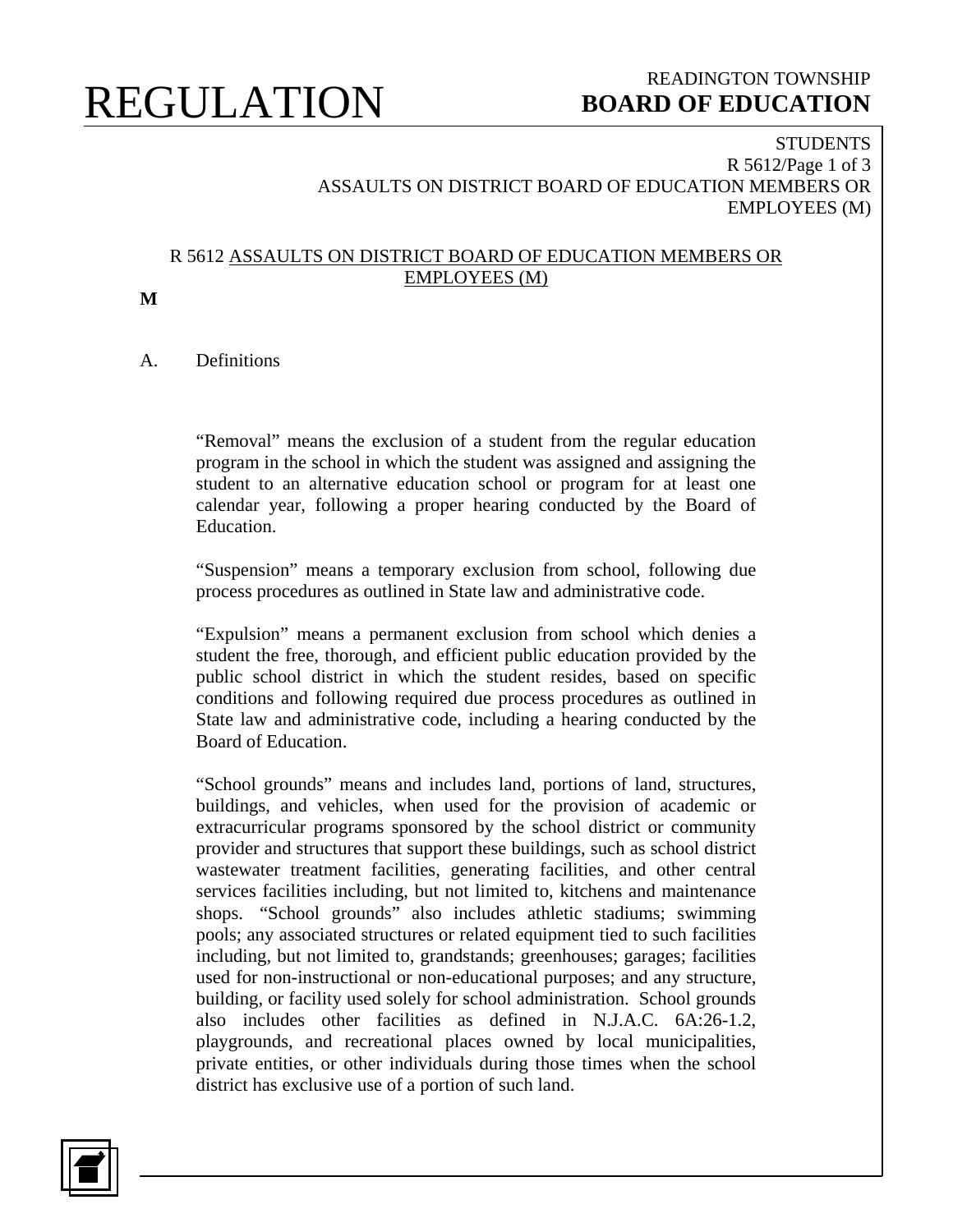## REGULATION

### READINGTON TOWNSHIP  **BOARD OF EDUCATION**

**STUDENTS** R 5612/Page 2 of 3 ASSAULTS ON DISTRICT BOARD OF EDUCATION MEMBERS OR EMPLOYEES (M)

- B. Removal of Students for Assault on Board Members and Employees
	- 1. Pursuant to the provisions of N.J.A.C. 6A:16-5.7, any student who commits an assault, as defined under N.J.S.A. 2C:12-1(a)1, not involving the use of a weapon or firearm, upon a teacher, administrator, other school Board employee, or Board of Education member acting in the performance of his or her duties and in a situation where his or her authority to act is apparent, or as a result of the victim's relationship to the school district, pursuant to N.J.S.A. 18A:37-2.1 shall be immediately removed from school.
	- 2. A student, other than a student with a disability, who commits an assault pursuant to B.1. above, shall be immediately removed from school consistent with due process procedures, pending a hearing, pursuant to N.J.A.C. 6A:16-7.2 through 7.5.
		- a. Nothing in N.J.A.C. 6A:16-5.7 shall be construed as prohibiting the expulsion of a general education student.
	- 3. A student with a disability who commits an assault pursuant to B.1. above shall be removed in accordance with N.J.A.C. 6A:14.
- C. Procedures Removal of Students for Assault on Board Members and Employees
	- 1. The Principal or designee shall:
		- a. Remove a student as set forth in B. above;
		- b. Isolate the student and place him or her under the supervision of school staff until the student's parent or an appropriate agency takes custody of the student;